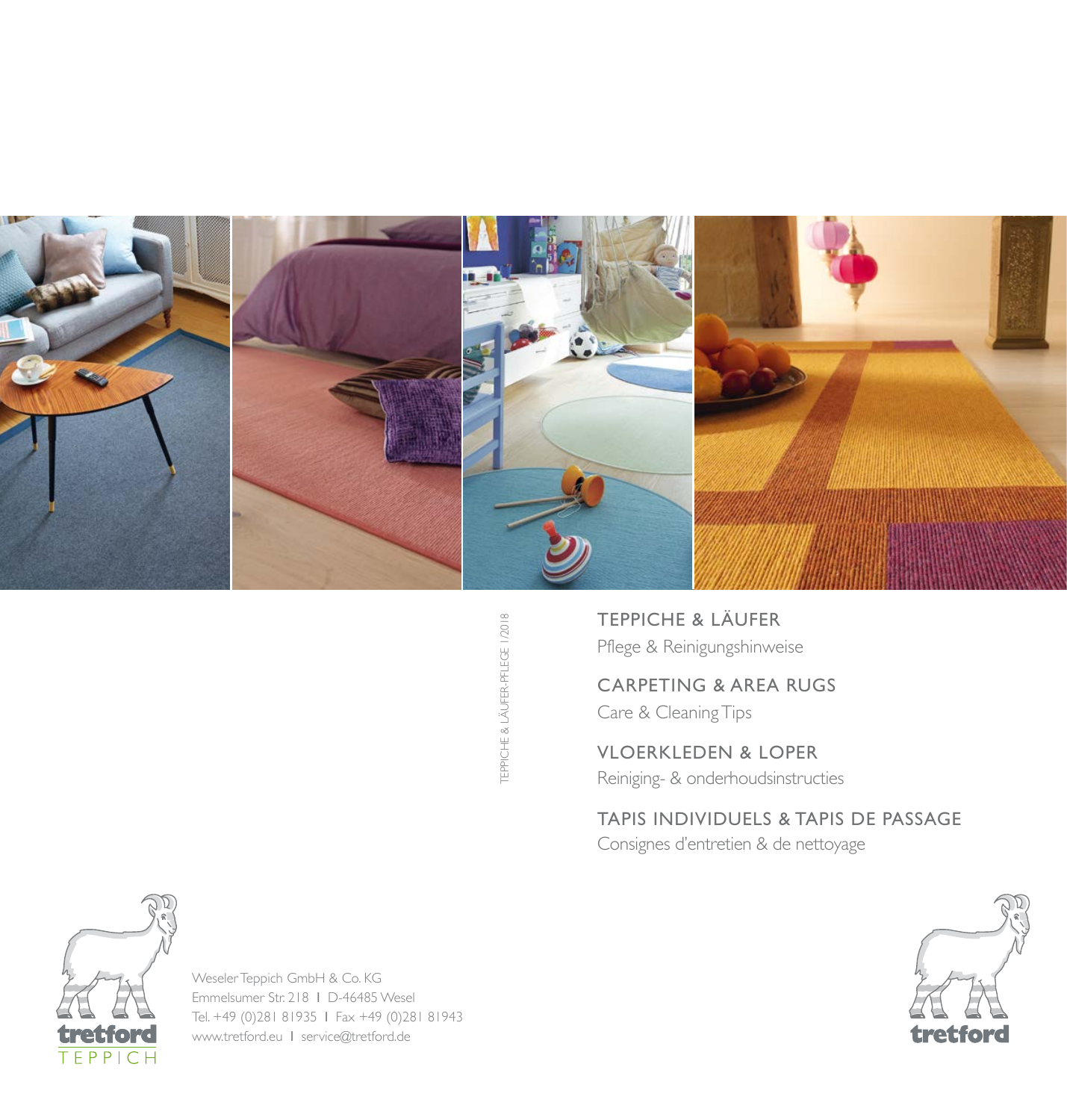# Sie haben die richtige Wahl getroffen.

tretford Teppiche werden hohen Anforderungen gerecht. Ob rund oder eckig, mit farblich passender Kettelung oder Filz- Bordüre – natürliches Kaschmir-Ziegenhaar sorgt für optimale Eigenschaften im Hinblick auf Aussehen und Beständigkeit.

Auch für eine so robuste Qualität gilt – Pflege und Reinigung sind das A und O für den Werterhalt und Garant für langjährige Freude an Ihrem tretford-Teppich.

# Die Farbauswahl

Schon die Farbe entscheidet über Aufwand bei Pflege und Reinigung. Entsprechend sollte berücksichtigt werden, das helle empfindlichere Farben mehr Aufmerksamkeit bei der täglichen Reinigung benötigen als dunkle Töne, die Schmutz besser verbergen können.

#### Was Sie grundsätzlich beachten sollten

Ein optimales Raumklima für uns Menschen liegt bei ca. 40-60% relativer Luftfeuchte und 20° C Raumtemperatur.

Auch für tretford ist die Einhaltung dieser raumklimatischen Verhältnisse sinnvoll.

Denn wie jede Naturfaser besitzt Ziegenhaar eine gewisse "Eigenfeuchte", die bei diesem Klima erhalten bleibt. Achten Sie in der Heizperiode auf die Luftfeuchtigkeit, setzen Sie ggf. spezielle Luftbefeuchtungsgeräte ein. Bei richtigem Raumklima entwickelt tretford seine wichtigen Eigenschaften: antistatisch, staubbindend,



klimaregulierend, strapazierfähig und pflegeleicht.

In Räumen, die ständig starker UV-Strahlung ausgesetzt sind, sorgen Sie bitte für eine ausreichende Beschattung.

tretford Teppiche verfügen über eine gute Elastizität und ein gutes Wiedererholungsvermögen. Durch Anfeuchten mit Wasser (nicht durchnässen!) lassen sich evtl. Druckstellen von Möbeln und anderen Einrichtungsgegenständen ausgleichen.

#### Basispflege

Die wichtigste Aufgabe der Basispflege besteht, neben der Kontrolle auf Flecken und deren Beseitigung, in der täglichen bzw.

regelmäßigen Entfernung von Schmutz. Wir empfehlen für die Basispflege oder Unterhaltsreinigung Ihres tretford Teppichs den Einsatz eines leistungsfähigen Staubsaugers mit glatter Bodendüse oder einem Bürstsauger mit weichen Bürsten (z.B. Sebo X P Automatik). Feuchter Schmutz sollte nicht mit dem Staubsauger bearbeitet werden, um ein Verteilen zu vermeiden.

# Fleckenentfernung

Als wichtigste Regel gilt: Den Fleck sofort behandeln, so lässt er sich am leichtesten entfernen.

> Bei der Fleckbeseitigung von Außen nach Innen arbeiten, um den Fleck nicht zu vergrößern.



- > Keine Spül-, Waschmittel etc. verwenden, diese bilden Rückstände im Teppichboden und erhöhen den Grad der Wiederanschmutzung.
- > Flüssigkeiten möglichst nicht eintrocknen lassen sondern mit einem sauberen, saugfähigen Tuch (z.B. Küchenpapier oder Baumwolltuch) abtupfen, nicht reiben. Anschließend mit wenig lauwarmem Wasser oder kohlensäurehaltigem Mineralwasser den Fleck befeuchten (ohne den Teppich zu durchnässen) und wiederabtupfen. Je nach Intensität des Flecks, den Vorgang mehrmals wiederholen.
- > Feststoffe und angetrocknete Substanzen mit einem geeigneten Gegenstand (z.B. Löffel oder Messerrücken) aufnehmen, anschließend den Fleck mit klarem Wasser befeuchten (nicht durchnässen) und abtupfen.

# Grundreinigung

Bei hartnäckigen Flecken oder zur Grundreinigung empfehlen wir spezielle Reinigungsmittel, die für Naturfaserbeläge (Ziegenhaar) geeignet sind. Wir haben gute Erfahrungen gemacht mit den folgenden Mitteln:

CC-Trockenschaum von Dr. Schutz, www.dr-schutz.com

RZ-Carpet Pulver von RZ-Chemie, www.rz-systeme.de

Tapigold Shampoo von Jeikner, shop.teppichpflegemittel.de Voraussetzung für eine Grundreinigung ist das gründliche Saugen und die Fleckentfernung. Bitte beachten Sie die Anwendungshinweise der Hersteller.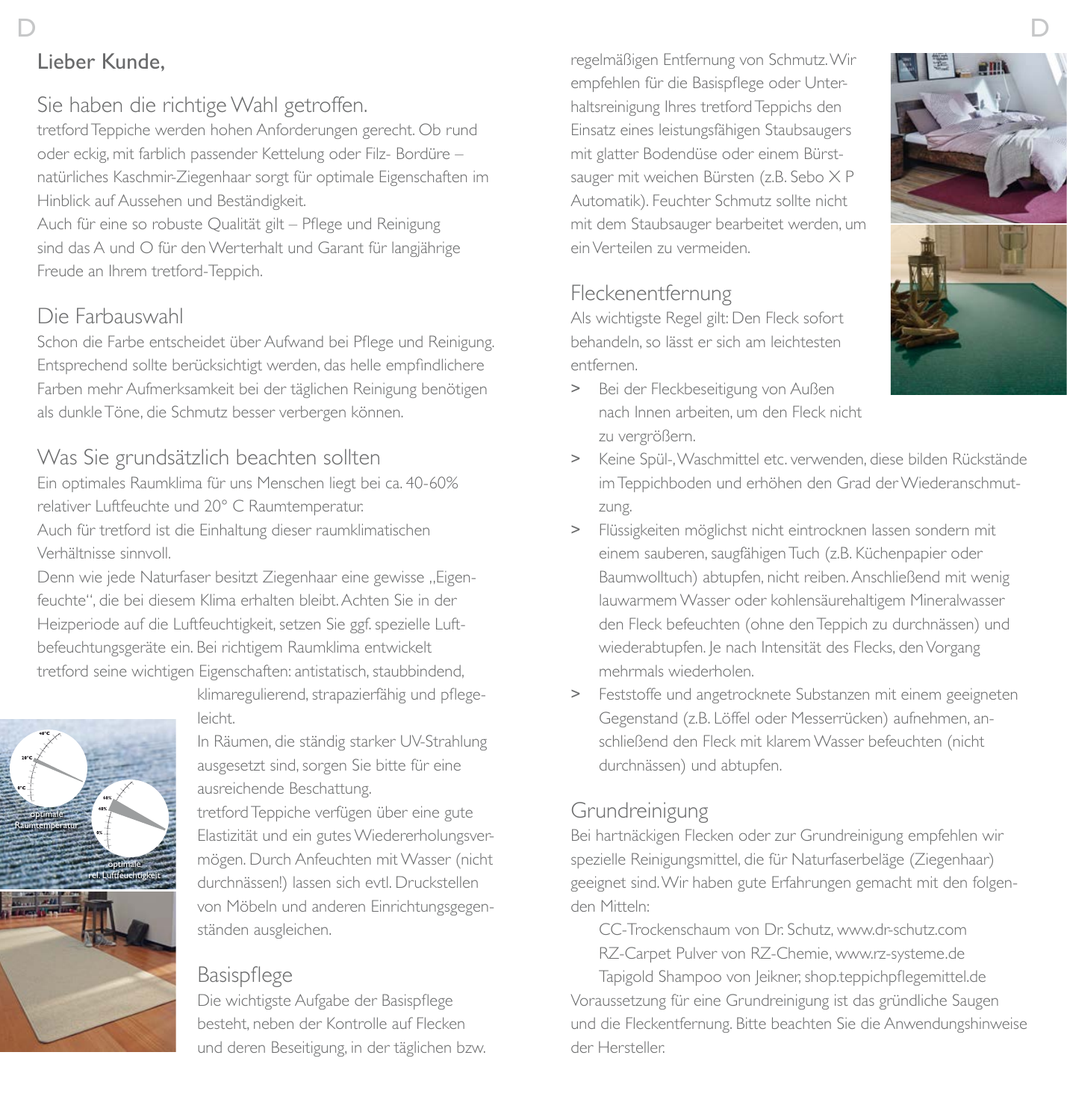# D E

#### Reinigen Sie Ihren tretford-Teppich NICHT nass ! (keine Sprühextraktion)

Achten Sie auch darauf, dass beim Wischen des Untergrundes keine Reinigungsmittel auf den Teppich/die Teppichränder übertragen werden, um Schäden zu vermeiden.

Diese Hinweise zur Reinigung und Fleckentfernung gelten auch für die Bordüren aus Filz.

Geben Sie diese Informationen auch an Ihre Reinigungsfachkraft weiter.

# Hinweis zur Verlegung

Die tretford-Teppiche haben je nach Größe einen Jute- oder Vliesrücken. Zu Ihrer eigenen Sicherheit und je nach Untergrund empfehlen wir Ihnen den Einsatz einer Teppich-Rutschbremse.

Mit diesen Hinweisen wollen wir Sie aufgrund unserer langjährigen Praxiserfahrungen und Versuche nach bestem Wissen beraten. Falls bei der Pflege und Reinigung Ihres tretford Teppichs Schäden infolge von Nichtbeachtung dieser allgemeinen Hinweise auftreten, können wir keine Haftung übernehmen.

Bei allen aufkommenden Fragen rufen Sie uns bitte an, wir beraten Sie gerne.



Wir sind sicher, dass Sie bei Beachtung unserer Hinweise lange Freude an Ihrem tretford Teppich haben werden.

#### Weseler Teppich GmbH & Co. KG Emmelsumer Straße 218 D-46485 Wesel www.tretford.eu Telefon: +49 (0)281 81935 Telefax: +49 (0)281 81943 e-mail: service@tretford.de

# Dear Customer,

Thank you for purchasing a tretford carpet – you have made an excellent choice.

tretford carpets live up to a high standard. Whether they are round or square, with or without colour-coordinated whipping or felt trim – natural Cashmere goat hair offers ideal characteristics in terms of both appearance and durability.

Even given their robust quality, however, care and cleaning is the be-all and end-all when it comes to preserving the value of your tretford carpet and getting long years of enjoyment from your investment.



#### Selecting a colour

Your carpet's care and cleaning needs are also determined by the chosen colour. Please keep in mind that light, sensitive colours will require more attention as part of a daily cleaning regimen than darker shades, which conceal dirt better.

# What you need to keep in mind

The optimal indoor climate for human beings is a room temperature of 20° C. and relative humidity of about 40-60%. It makes good sense to ensure these indoor climate conditions for your tretford carpet too.

 After all, goat hair is a natural fibre and as such, it has intrinsic moisture that will best be preserved under these conditions. Be sure to consider the room's humidity during the heating season and use a humidifier if necessary. With the right indoor climate, tretford's important properties (anti-static, dust-bonding, climatecontrol, hard-wearing and easy-care) can take full effect. Please ensure that there is adequate shade in rooms that are exposed to strong sunlight much of the time. tretford carpeting boasts good elasticity and recovers easily. Treat pressure marks from furniture or other fitments by moistening these spots with water (be sure not to soak the carpet!)

# Basic care for your carpeting

In terms of basic care for your carpet the most important task, apart from checking for and eliminating stains, is dirt removal on a regular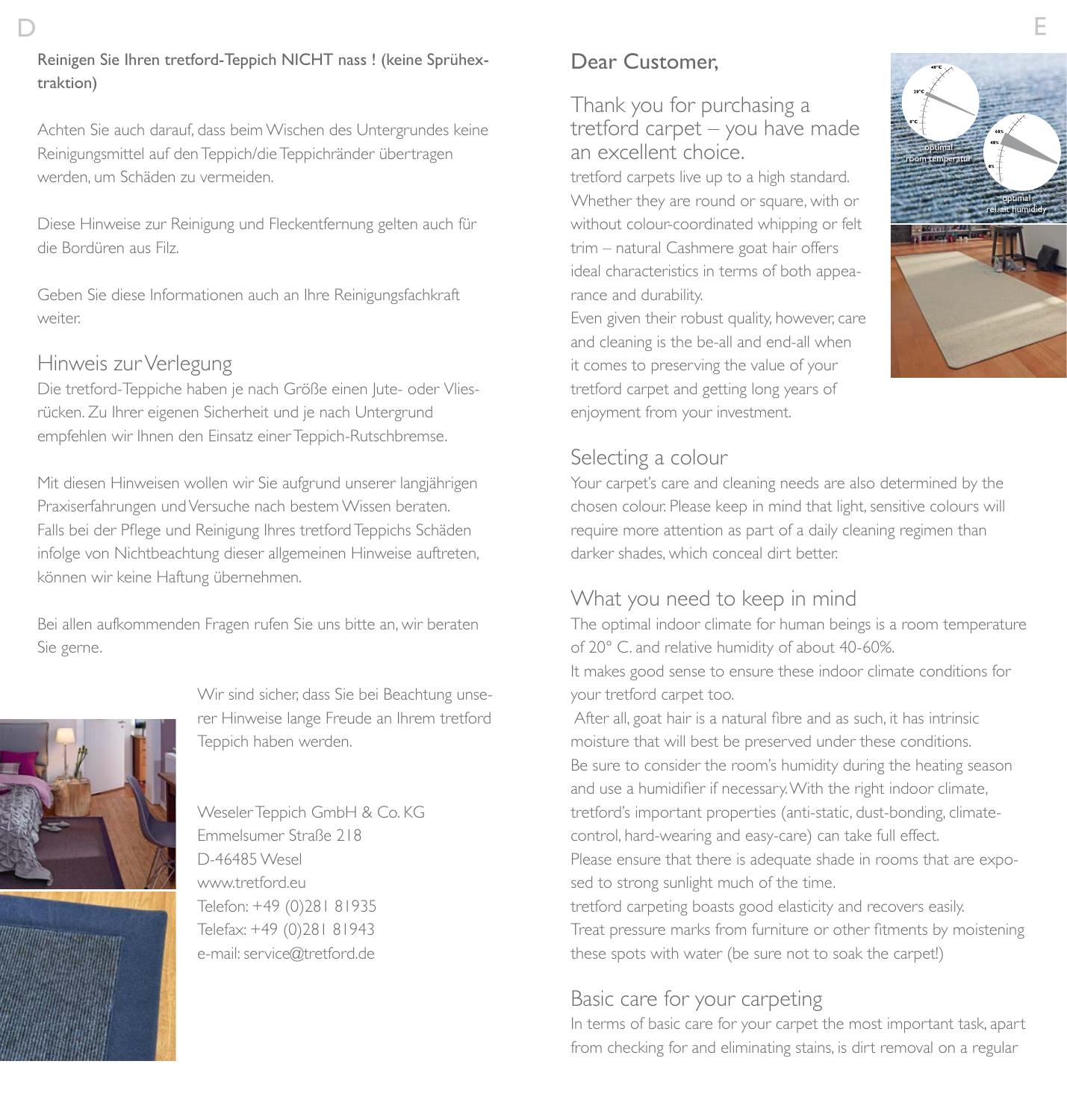– or daily – basis. We recommend the use of a high-performance vacuum cleaner with a smooth floorhead or an upright vacuum cleaner with soft brushes (for example, Sebo X P Automatic) for basic care and maintenance cleaning.

Moist dirt should NOT be treated with a vacuum cleaner to avoid spreading the dirt.

#### Stain removal

The most important rule for maintaining the beauty of your carpet: Treat any stains on your carpet promptly.

- > During stain removal, work from the outside toward the inside to avoid enlarging the spot.
- > Don't use dish- or laundry detergents as these can leave residues on your carpet and make the carpet more susceptible to subsequent soiling.
- > Don't allow spilled liquids to dry on the carpet; dab (do not rub) them with a clean, absorbent cloth (paper towel or cotton cloth). Subsequently moisten the spot with a small amount of lukewarm water or carbonated mineral water (without soaking the carpet!) and dab again. Repeat this process several times.
- > Solids and dried-up substances should be removed with a suitable object (a spoon or the back of a knife, for example). Subsequently moisten the stain with clear water (do not soak ) and dab excess moisture away.

# Basic Cleaning

For stubborn stains or basic cleaning, we recommend special cleaning agents that are suitable for natural fibre carpets (goat hair). We have made good experiences with the following cleaning agents:

CC Dry Foam for Carpets and Upholstery by Dr. Schutz, www.dr-schutz.com RZ Carpet Powder by RZ-Chemie, www.rz-systems.com Tapigold Shampoo by Jeikner, shop.teppichpflegemittel.de Thorough vacuuming and stain removal is critical before basic cleaning. Please follow the manufacturers' directions for use.

Do NOT wet clean your tretford carpet! (do NOT use spray extraction)

To avoid damage to your tretford carpet, please be sure that cleaning agents are not transferred to

the carpet's edges when cleaning the flooring beneath the carpet.

These cleaning and stain removal instructions also apply for felt carpet trim.

#### Please also provide this information to your cleaning staff.

#### Tips on laying your carpet

Depending on their size, tretford carpets come with either jute or fleece backing. For your own safety, we recommend the use of a non-slip rug pad before laying an area rug on hard surface floors.

These tips offer advice to the best of our knowledge, based on many years of practical experience and testing.

We cannot be held liable for damage to your tretford carpet due to a failure to observe these general instructions. Should you have any questions, please phone us. We would be pleased to advise you.

We are confident that you will be able to enjoy your tretford carpet for a long time if you observe the advice provided..

Weseler Teppich GmbH & Co. KG Emmelsumer Straße 218 46485 Wesel, Germany www.tretford.eu Telephone: +49 (0)281 81935 Fax: +49 (0)281 81943 Email: service@tretford.de



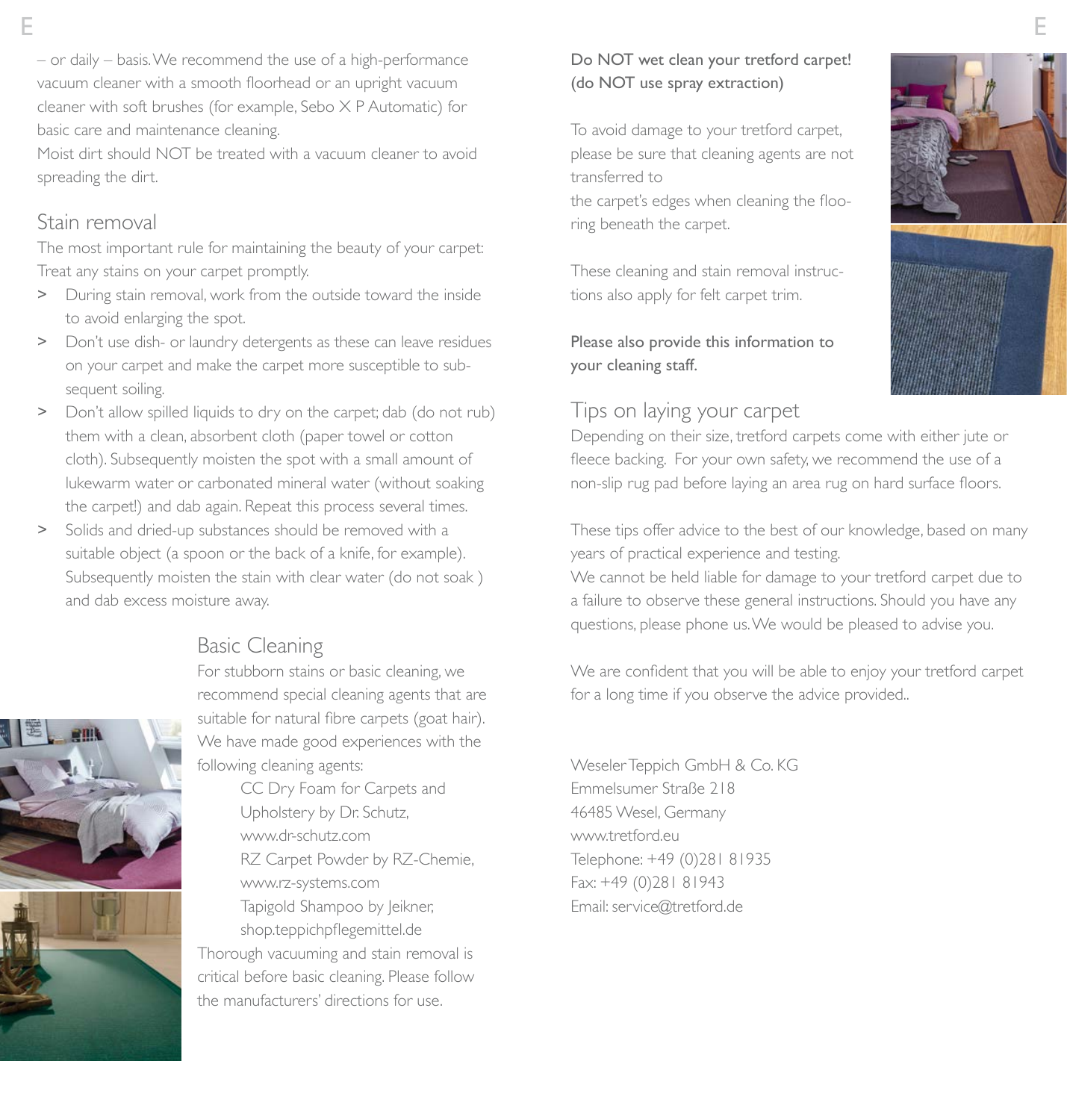# Beste klant,

#### U hebt een juiste keus gemaakt.

Aan tretford tapijten worden hoge eisen gesteld. Of u nu voor rond of hoekig kiest, met bijpassende festonnering of vilten bandering, natuurlijk Kasjmier geitenhaar zorgt voor de optimale eigenschappen ten opzichte van uiterlijk en levensduur.

Ook voor een robuuste kwaliteit geldt dat onderhoud en reiniging cruciaal zijn voor een lange levensduur en garantie voor jarenlang plezier van uw tretford tapijt.

#### De kleurkeuze

Ook de kleur bepaalt welke inspanning nodig is bij onderhoud en reiniging. Derhalve moet men rekening houden, dat lichte gevoelige kleuren meer aandacht bij de dagelijkse reiniging nodig hebben dan donkere tinten, die het vuil beter verbergen kunnen.

#### Waarop u in het algemeen moet letten!

Een evenwichtig en optimaal ruimtelijk klimaat ligt voor ons allen bij ca. 40 – 60 % relatieve luchtvochtigheid en bij 20° C kamertemperatuur. Ook voor uw nieuwe vloerbedekking is het zinvol deze waardes aan te houden. Want alle natuurlijke vezels, dus ook geitenhaar en scheerwol, hebben hun eigen vochtigheidsgraad, die bij bovengenoemde klimatologische omstandigheden in de woonruimte bewaard blijft. Geitenhaar en scheerwol hebben hygroscopische eigenschappen, d.w.z. vocht nemen ze op en geven het weer af bij droge lucht,- ze ademen -; daardoor draagt uw tretford tapijt in hoge mate bij aan een evenwichtig leefklimaat.



Wij raden u aan om vooral in de tijd, dat de verwarming aan is voor extra vochtigheid in huis te zorgen (bijv. waterbakken aan cv). Blijkt dat onvoldoende te zijn, kunt u met een plantenspuit sproeien. Ook bij vloerverwarming is deze methode zeer geschikt.

Pas dan komen de eigenschappen van tretford tot hun recht, die ook voor uw welbevinden belangrijk zijn: antistatisch, stofbindend, klimaatregulerend en makkelijk in het onderhoud.

Langdurige en sterke UV– straling dient te worden vermeden, omdat geitenhaar en wol te veel zonlicht niet goed kunnen verdragen.

De UV-stralen kunnen de lichtechtheid van de kleuren nadelig beïnvloeden.

Geitenhaar en scheerwol beschikken over een goede elasticiteit en regeneratievermogen.

Zo verdwijnen putten van meubels in het tapijt wanneer ze met water besprenkeld worden (niet kletsnat).

# Onderhoud

Het belangrijkste onderdeel van gewoon onderhoud, naast het controleren van vlekken en het verwijderen daarvan, is het dagelijkse stofzuigen. Bij gebruik van een stofzuiger de positie voor harde/gladde ondergrond kiezen of een zachte borstel gebruiken. Vochtig vuil niet stofzuigen, om te voorkomen dat het vuil zich verspreid.



#### Verwijderen van vlekken

Een vuistregel is: de vlek direct behandelen, wanneer deze nog makkelijk te verwijderen is.

- > Eerst vaste bestanddelen zoveel mogelijk verwijderen met een lepel.
- > Werk altijd van de buitenkant van de vlek naar het centrum.
- > Geen afwasmiddelen, waspoeder of i.d. gebruiken; hiervan blijft een restant achter in het tapijt, zodat het sneller weer vervuilt.
- > Vervolgens direct een theedoek natmaken met lauw warm water of mineraalwater, uitwringen en op de vlek plaatsen. Als de theedoek verzadigd is steeds vervangen door een schone tot de vlek niet meer afgeeft. Hierna insprayen (tapijt niet kletsnat maken) met water of mineraalwater en droog deppen. Afhankelijk van de intensiteit van de vlek, de eerste stappen herhalen.
- > Vloeistof niet laten opdrogen.
- > Bij hardnekkige vlekken kunnen ook vlekkenmiddelen (bijv. James, zie www.james.nl) worden gebruikt. Neemt u uitsluitend een product, dat voor natuurlijke vezels geschikt is – geitenhaar en scheerwol – en volgt u de gebruiksaanwijzing van de fabrikant. In ieder geval het middel eerst op een onopvallende plek of op een restant tapijt proberen.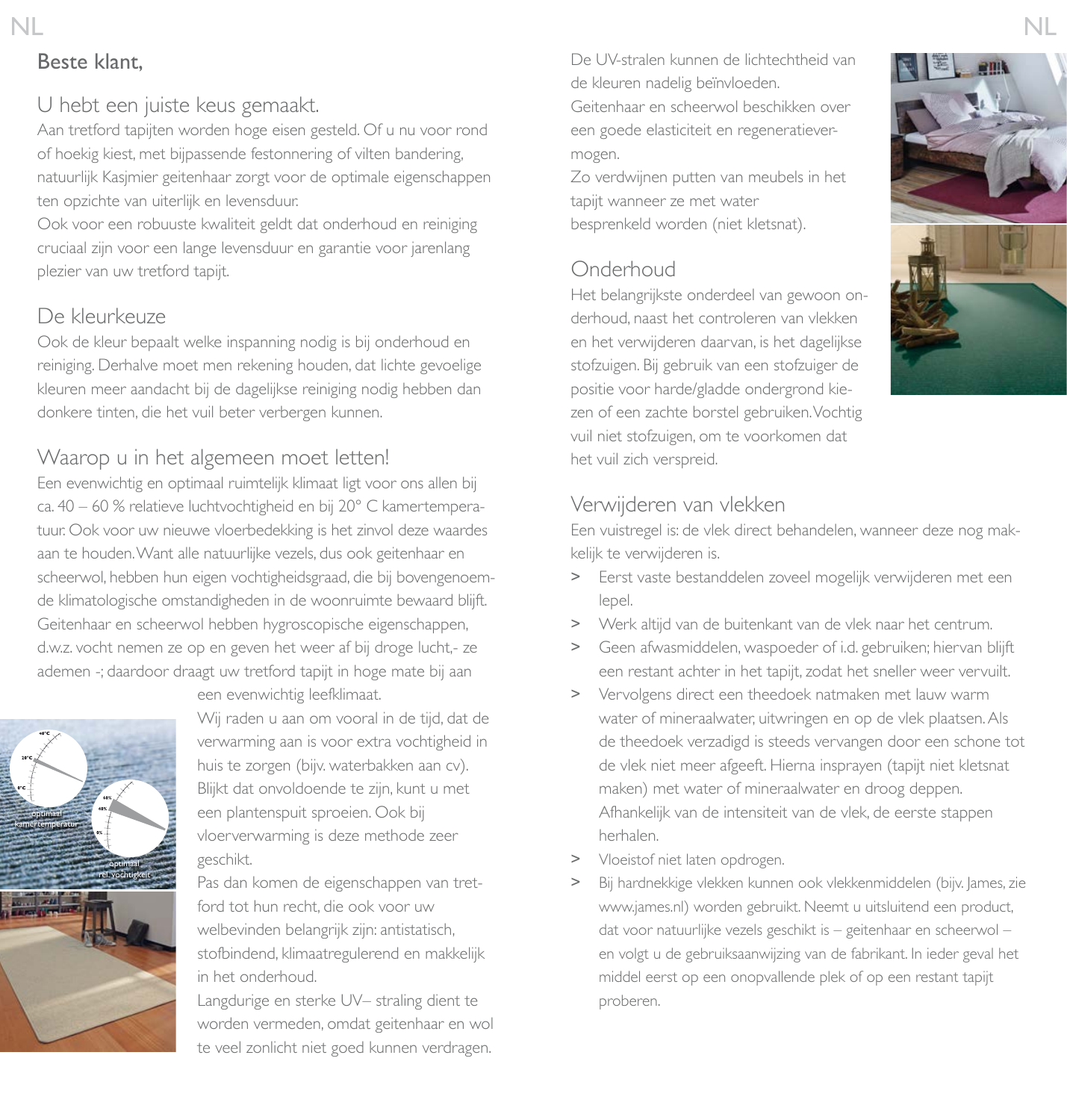#### Reiniging

Bij hardnekkige vlekken of bij de reiniging adviseren wij uitsluitend producten, die geschikt zijn voor natuurlijke vezels (geitenhaar). Met de volgende producten hebben wij goede ervaringen opgedaan:

CC-Trockenschaum van Dr. Schutz, www.dr-schutz.com RZ-Carpet pulver van RZ-Chemie, www.rz-systeme.de

Tapigold shampoo van Jeikner, shop.teppichpflegemittel.de Voor het begin van de reiniging moet het tapijt gezogen worden en zonodig van grof vuil worden bevrijd. Volgt u de gebruiksaanwijzing van de fabrikant.

#### Reinig uw tretford vloerkleed niet nat! (geen sproei-extractie)

Let op dat bij het schoonmaken van de ondergrond geen reinigingsmiddel op het vloerkleed / vloerkleedranden wordt overdragen, dit om schade te voorkomen.

Deze instructies voor het reinigen en verwijderen van vlekken gelden ook voor vloerkleden met vilten bandering.

#### Geef deze informatie ook door aan uw interieurverzorging.

#### Leginstructies

Tretford vloerkleden hebben afhankelijk van de afmeting een jute of vlies rug. Voor uw eigen veiligheid (i.p.v. zekerheid) en afhankelijk van de ondergrond adviseren wij u om gebruik te maken van een anti-slip.



Met deze aanwijzingen hopen wij u op grond van onze proeven en ervaringen zo goed mogelijk ten dienste te zijn. In geval van schade aan tretford vloerbedekking door het niet opvolgen van deze algemene aanwijzingen kan de fabrikant of leverancier niet aansprakelijk gesteld worden.

Bij vragen van technische aard of over onderhoud kunt u ons altijd bellen.

Wij zijn ervan overtuigd, dat u met het volgen van onze aanwijzingen lang plezier zult hebben van uw tretford tapijt.

Tretford Tapijt B.V Postbus 1 7090 AA Dinxperlo www.tretford.nl Tel: 0315-659222 Fax: 0315-659211 e-mail: verkoop@tretford.nl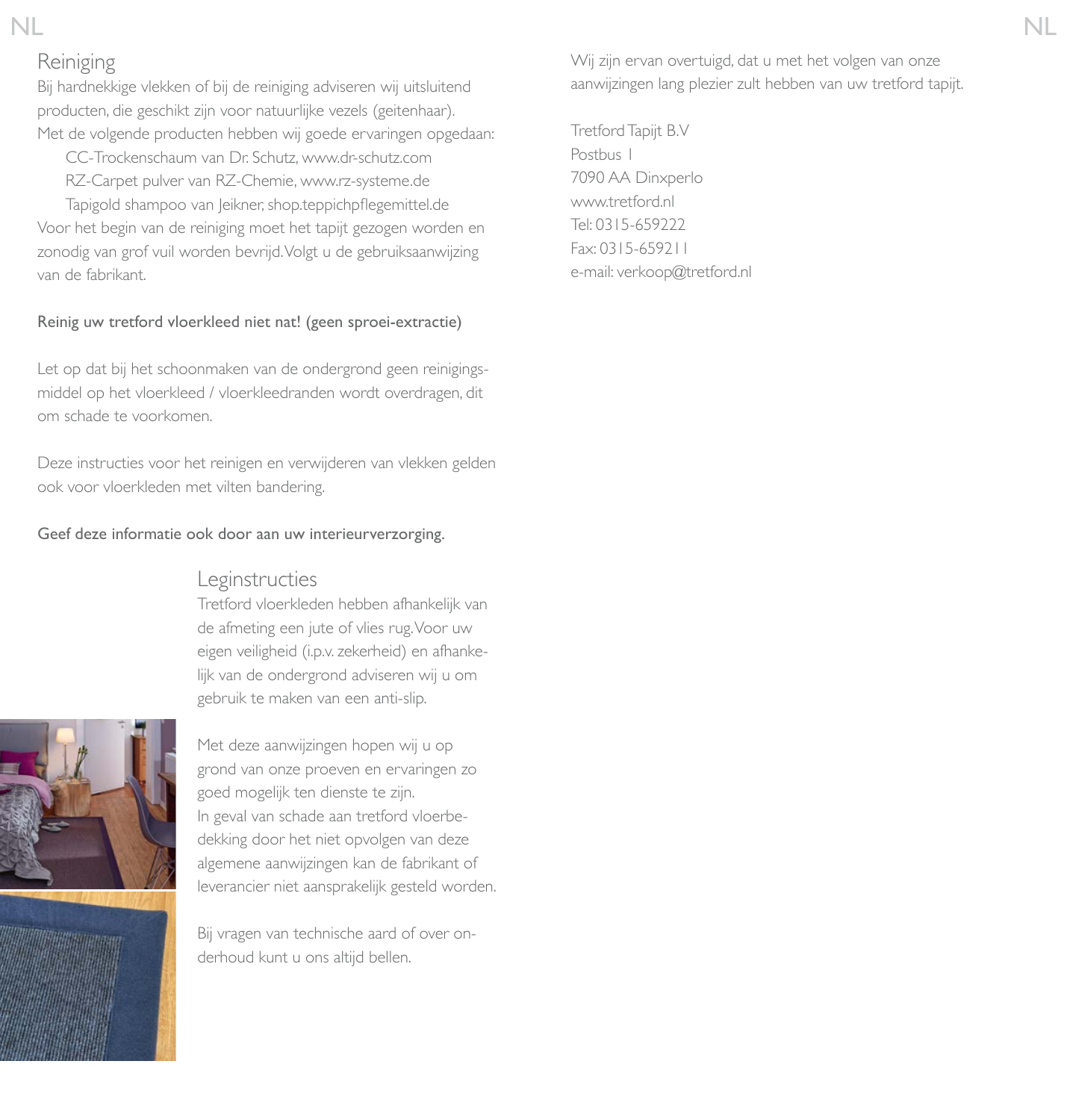# Bravo, vous avez fait le bon choix !

Les tapis tretford satisfont aux exigences les plus élevées. Ronds ou carrés, remaillés en couleur assortie ou bordés de feutre, leur poil naturel de chèvre cachemire est pour tous le gage d'une esthétique et d'une résistance hors pair.

Mais cette robustesse à toute épreuve ne vous dispense pas d'un minimum d'entretien, si vous souhaitez évidemment profiter durablement de votre tapis tretford !

# Le choix des couleurs

L'entretien et le nettoyage sont d'emblée conditionnés par le coloris. Par conséquent, il convient d'avoir toujours à l'esprit que les couleurs claires, plus fragiles, requièrent inévitablement plus d'attention, lors du nettoyage quotidien, que les tons foncés, plus aptes à dissimuler la saleté.

# Points à respecter, coûte que coûte

Pour nous autres humains, un climat idéal entend une humidité relative située entre 40 % et 60 % et une température ambiante de 20 °C.

Idem pour tretford : à l'instar de toute fibre naturelle, le poil de chèvre possède une certaine « humidité propre » qui ne peut effectivement perdurer que dans pareilles conditions climatiques. Pendant la période de chauffage, veillez à ce que l'humidité de l'air soit suffisante, sans hésiter, le cas échéant, à utiliser des humidifica-



teurs. Un bon climat permet à tretford de déployer ses propriétés clés : antistatique, antipoussière, régulatrice de climat, résistante et facile d'entretien.

Par ailleurs, veillez à assombrir suffisamment les pièces exposées en permanence à un fort rayonnement UV.

Les tapis tretford disposent d'une bonne élasticité comme d'une bonne capacité de régénération. Pour effacer les empreintes de meubles ou d'autres éléments d'aménagement, il vous suffit d'humidifier à l'eau (sans détremper !) les endroits concernés.

# Entretien basique

Outre à surveiller l'apparition de taches et à les traiter, la première mission de l'entretien basique consiste à éliminer quotidiennement ou du moins régulièrement la saleté. Pour l'entretien basique ou le nettoyage d'entretien de votre tapis tretford, nous vous conseillons d'utiliser un aspirateur puissant pour sols lisses ou à brosse douce (p. ex. Sebo X P Automatik). Au risque de l'étaler, il est déconseillé d'enlever la saleté humide à l'aspirateur.

#### Élimination des taches

Première règle d'or : traiter immédiatement la tache, laquelle se laisse alors plus aisément éliminer.



- > Pour traiter les taches, travaillez toujours de l'extérieur vers l'intérieur, afin de ne pas les agrandir.
- > N'utilisez jamais du produit de vaisselle ou des détergents, leurs résidus favorisant le réencrassement des endroits traités.
- > Dans la mesure du possible, ne laissez pas non plus sécher les liquides ; absorbez-les au contraire à l'aide d'un chiffon ou d'essuie-tout, mais sans frotter, surtout ! Ensuite humidifiez la tache avec un chiffon propre, imbibé d'un peu d'eau tiède ou d'eau gazeuse, sans détremper le velours, puis tamponnez à nouveau. Répétez la procédure autant de fois que nécessaire.
- > Ramassez les substances solides ou déjà sèches, à l'aide d'un accessoire approprié (cuillère ou le dos d'un couteau), puis humidifiez la tache à l'eau claire (sans détremper le velours) et tamponnez.

#### Nettoyage basique

Pour le traitement de taches récalcitrantes ou pour un nettoyage basique, nous conseillons d'utiliser des nettoyants spécifiques, adaptés aux revêtements en fibres naturelles (poil de chèvre). En raison des bons résultats obtenus par le passé, nous recommandons les produits suivants :

Mousse sèche CC-Dr. Schutz, www.dr-schutz.com Poudre RZ Carpet de RZ-Chemie, www.rz-systeme.de Shampooing Tapigold de Jeikner, shop.teppichpflegemittel.de